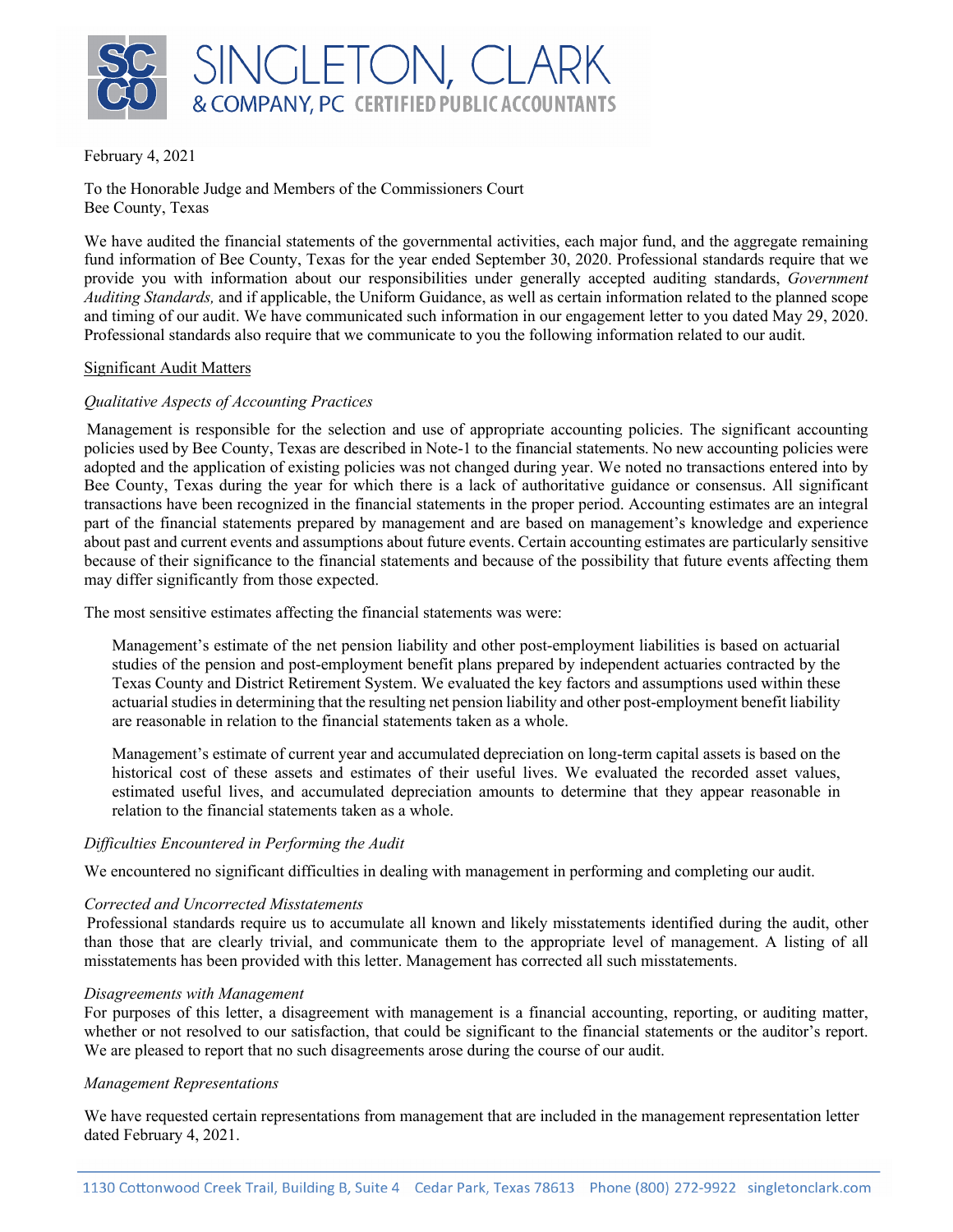Bee County, Texas Page 2

# *Management Consultations with Other Independent Accountants*

In some cases, management may decide to consult with other accountants about auditing and accounting matters, similar to obtaining a "second opinion" on certain situations. If a consultation involves application of an accounting principle to Bee County, Texas's financial statements or a determination of the type of auditor's opinion that may be expressed on those statements, our professional standards require the consulting accountant to check with us to determine that the consultant has all the relevant facts. To our knowledge, there were no such consultations with other accountants.

# *Internal Control and Compliance Related Matters*

# *Compliance Recommendation*

# State Bid Law

Under state law, all purchases, other than for professional services or for other contracts that qualify for certain exceptions, such as for fuel or certain perishable food items, valued at \$50,000 or more in the aggregate within a 12 month period, shall be made in a manner detailed in the law, such as through competitive means of bidding or proposals.

During our review of expenditures, we noted that purchases for road paving materials from a single vendor during the year exceeded the bid law threshold. Upon inquiry and review of the contract approval for these materials, we learned that a contract with an automatic annual renewal provision had been approved by the Commissioners Court in 2010. This action is believed to have been taken at the time due to uncertainly in economic conditions and concern over potential difficulty in obtaining certain road paving materials. The vendor approved was one in the close geographical area used for several years which had been able to provide the most economical price to the County given the high costs of transporting road materials.

Given that so much time has now passed and economic conditions have improved, we recommend that the County now put its road material purchase requirements out for public bid. In addition, we recommend if a multi-year contract is awarded, that it not exceed three years.

# Other Matters

We applied certain limited procedures to the management's discussion and analysis section preceding the financial statements and the pension and post-employment benefit liability schedules that follow the notes to the financial statements. This information is required supplementary information (RSI) that supplements the basic financial statements. Our procedures consisted of inquiries of management regarding the methods of preparing the information and comparing the information for consistency with management's responses to our inquiries, the basic financial statements, and other knowledge we obtained during our audit of the basic financial statements. We did not audit the RSI and do not express an opinion or provide any assurance on the RSI.

We were also engaged to report on other supplementary information such as the combining statements and the schedule of expenditures of federal awards which accompany the financial statements but are not RSI. With respect to this supplementary information, we made certain inquiries of management and evaluated the form, content, and methods of preparing the information to determine that the information complies with accounting principles generally accepted in the United States of America, the method of preparing it has not changed from the prior period, and the information is appropriate and complete in relation to our audit of the financial statements. We compared and reconciled the supplementary information to the underlying accounting records used to prepare the financial statements or to the financial statements themselves.

# Restriction on Use

This information is intended solely for the information and use of the Commissioners Court and management of Bee County, Texas and is not intended to be, and should not be, used by anyone other than these specified parties.

Very truly yours,<br>Singleton, Claik & Company, PC

Singleton, Clark & Company, PC Cedar Park, Texas